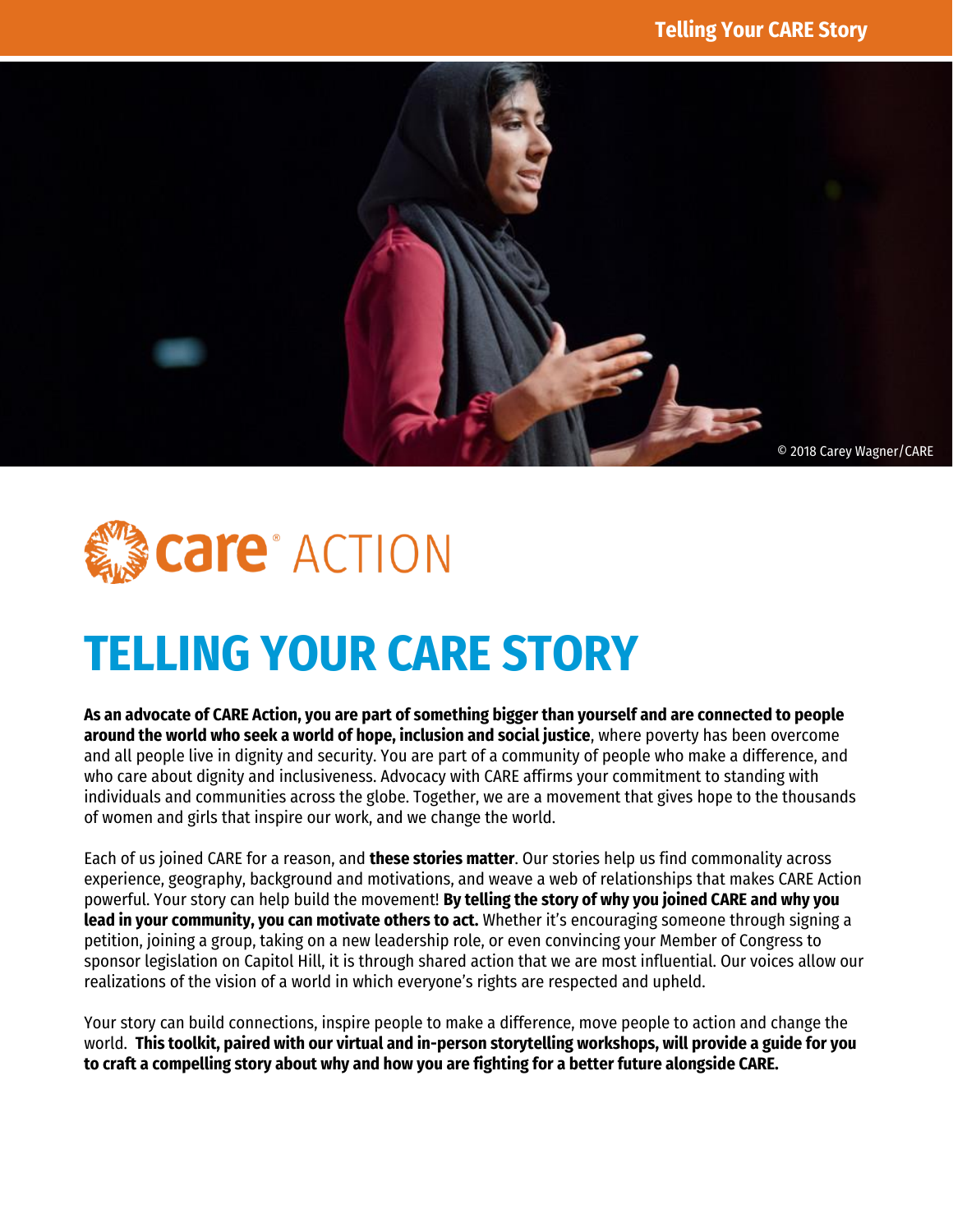# Why Do We Tell Stories?

Marshall Ganz, the creator of Public Narrative, notes that "leadership means taking responsibility for enabling others to achieve purpose in the face of uncertainty" (Ganz, 2008). **Storytelling is an act of leadership**. When we tell stories about the choices we've each made, we invite others into a

**[Additional Resources:](https://care.org/our-work/advocacy/connect/)**

- **[Why Stories Matter](https://sojo.net/magazine/march-2009/why-stories-matter)**
- How T[o Tell Your 'Story of Self'](https://billmoyers.com/content/how-to-tell-your-story-of-self/)

relationship and community while also motivating people to take action with us. Stories help build connections and understanding, so by sharing your story you are adding to the conversation and the voices of many combatting the dangers of the single story. By lending your voice, you contribute to a more inclusive and equitable world.

### **"I realized advocacy is just talking about what you're passionate about.**

#### **It becomes easy and natural quickly."**

### **— Dan Berger, CARE advocate, Pennsylvania**

## 3 Ways to Share Your Story

### **1. Recruiting in your community**

Stories are key in building your base within your community, district or state. You can employ your story both online and in-person to bring new members or reengage members in CARE's advocacy. Here are some examples:

- Tell your story as you open events, panels, or meet-ups to make sure everyone in the room is grounded in who you are and who the CARE group is
- Share your story on Instagram to help inspire others
- Use the elements of storytelling to bring urgency into your newsletters and emails

### **2. Meeting with Members of Congress**

This can be the most impactful way to use your story as you speak to those in power. At CARE, we will equip you with all the information, data, and numbers for your meeting, but **it's up to you to make sure your passion and connection to these issues shines through**. Learn more about [how to hold meetings with your](https://www.care.org/wp-content/uploads/2021/01/How-to-Hold-Successful-In-District-Meetings-Toolkit.pdf)  [Member of Congress here,](https://www.care.org/wp-content/uploads/2021/01/How-to-Hold-Successful-In-District-Meetings-Toolkit.pdf) and consider these two quick ways to bring your story into the meeting:

- **First**, have a quick 60- 90 second story ready to go at the beginning of a meeting when the traditional introduction round happens. Show how you're connected to the issues personally as a constituent in their district/state.
- **Second,** if you are in a one-on-one meeting with a staffer of a Member of Congress, you'll have more freedom to weave your story throughout the meeting.

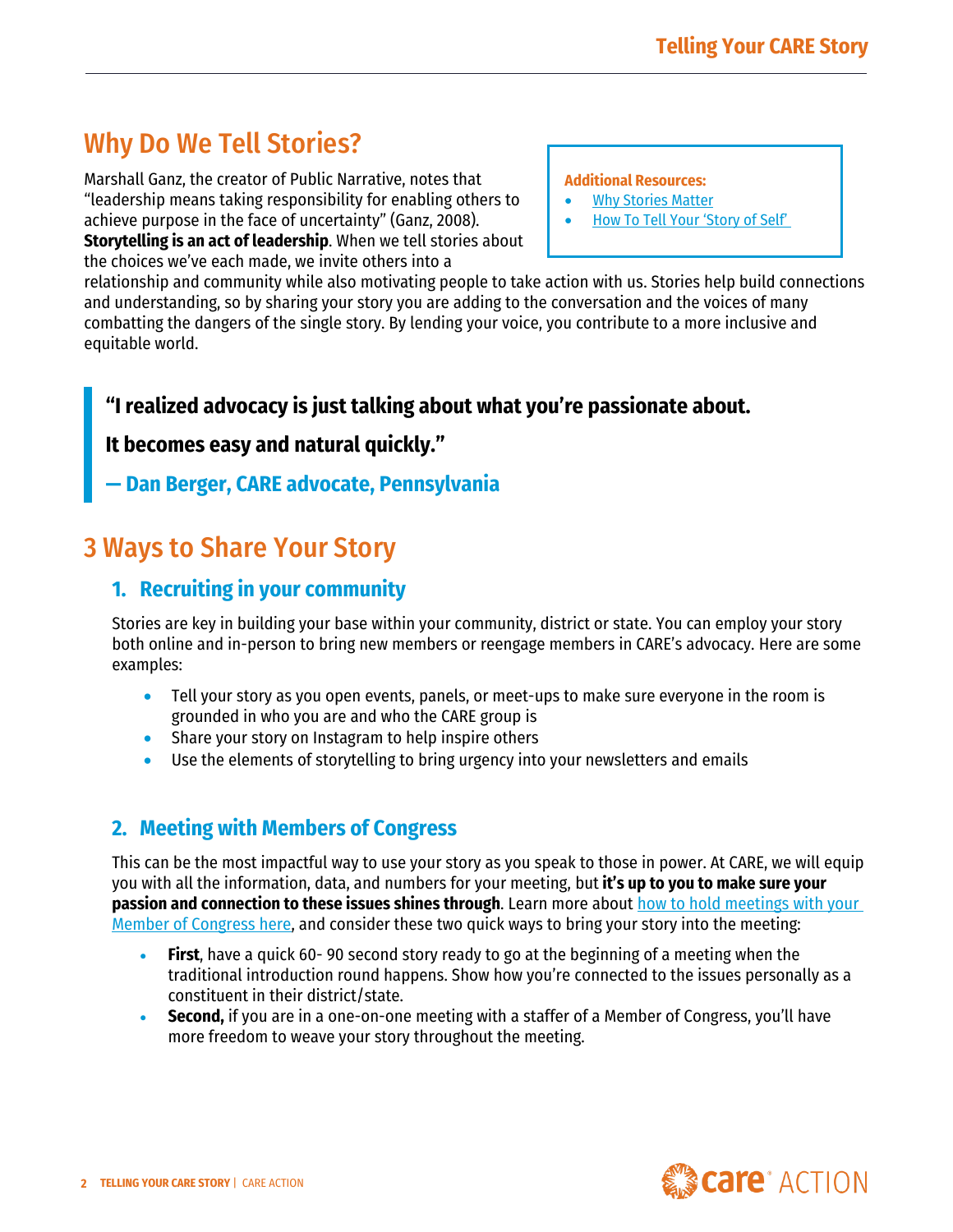### **3. Letters to the Editors**

**Letters to the editor that include personal stories are often more compelling and are more likely to be published.** [CARE will always provide a template with the language on specific legislation that is needed,](https://www.care.org/wp-content/uploads/2021/01/Send-An-Op-Ed-or-Letter-to-the-Editor-In-Your-Community-Toolkit.pdf) but we hope that you take the template and make it your own. Using the elements of storytelling **you can craft your story in written form** to include the values and emotions that will not just educate other readers but spur them to action.

# **Values Inspire Action Through Emotion**

*We don't think of our values, we feel our values. Often, we don't realize what we value in the world until we hear a story or witness an injustice that stirs emotions within us. Emotions inform us of what we value in ourselves, in others, and in the world. They enable us to express the motivational content of our values to others. Because stories allow us to express our values not as abstract principles, but as lived experience. They have the power to move others to action.* 

# Creating Your Advocacy Story

**Every story has a plot.** A plot begins with a challenge that confronts a character with an urgent need to pay attention or to make a choice. The choice yields an outcome and the outcome teaches a moral. A good story allows the listener to empathetically identify with the character and "feel" the moral. We hear about someone's courage, and we are also inspired by it.

### **Structure and Elements**

**"Story of Self:"** You are communicating the values that move you to advocate. Telling your story of self can help establish firm ground for leadership, collaboration and discovering common purpose.

**1. A hook:** Every good story includes a strong hook that grabs the reader or listener and makes them want to continue with you in your story.

When you're telling your story in a CARE setting, hook your reader or listener with a detailed story that evokes one or two of the senses (touch, sight, hearing, smell or taste). You want them to be transported into that place with you.

**2. A challenge:** Good stories engage by presenting a crisis, disagreement, disappointment or loss that threatens or changes your perspective.



• This challenge is personal to you. It could be a feeling that you don't have purpose in your personal or professional life or even something earthshattering like losing a family member.

**3. A choice:** While you have your reader or listener captivated in the challenge that your facing, drive home the specific choice you made in that moment.

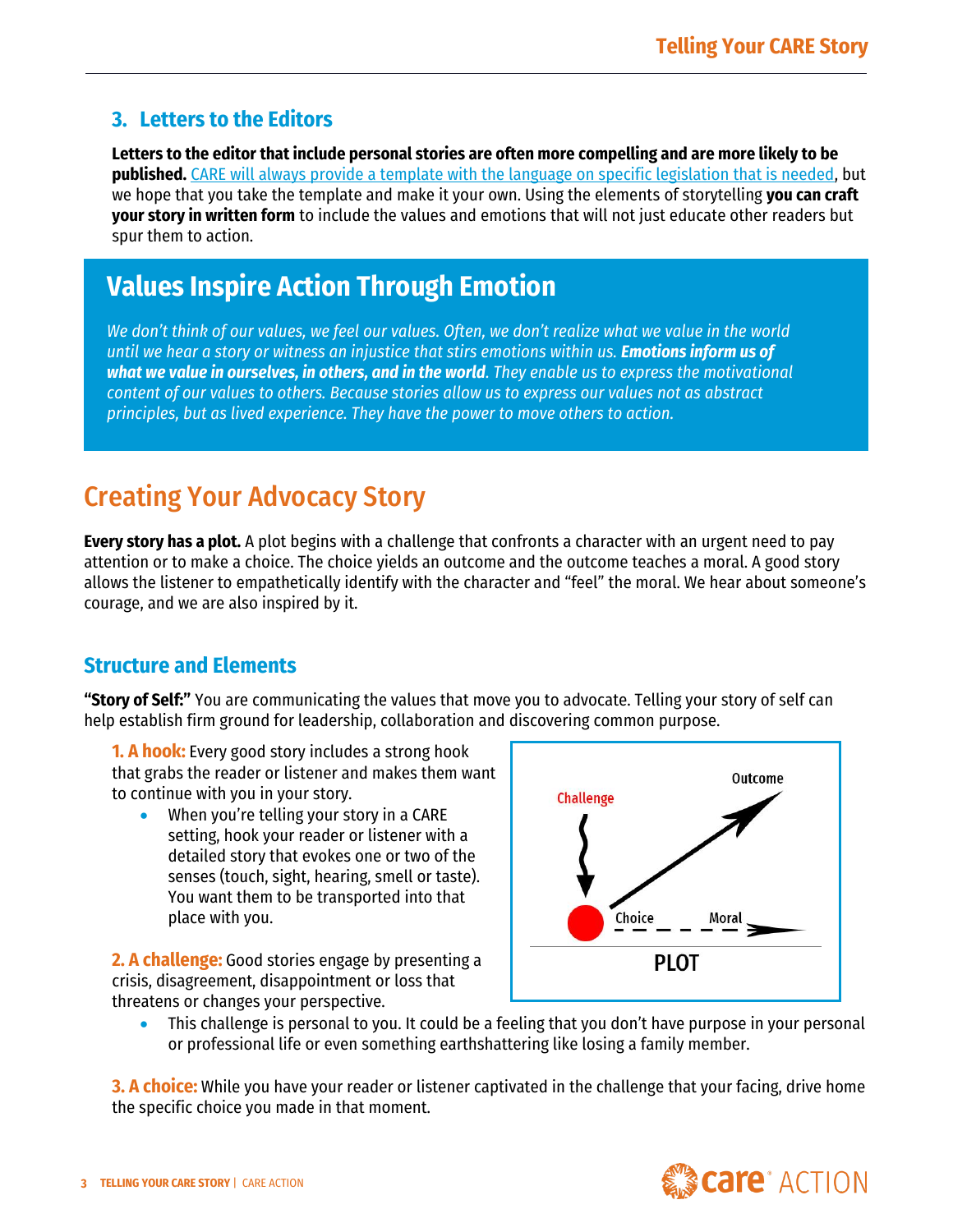• If your choice was joining your first CARE meeting in your local district, paint that picture for us. What did the room look like, who was there, what were you feeling? Be specific!

**"Story of Us:"** By telling the story of us, you communicate values that can inspire others to act together by identifying with each other, not only you.

**4. Community:** Good stories weave together individual stories to create a collective "Us." This is where you can bring your audience into the larger CARE community.

- *Global*: Share CARE's 75-year history providing foreign assistance for poverty eradication, beginning after World War II and evolving to where it is today — working in over 100 countries, reaching more than 90 million people.
- *National*: In 2005, the CARE Action Network was developed nationwide to pressure the U.S. government to fulfill its commitment to the Millennium Development Goals. Today, thousands of advocates represent CARE and develop relationships with Members of Congress to help move CARE's mission forward.
- *Local*: Explain what the CARE community in your district or state has done to advance the issue or piece of legislation.



**[CARE'S STORY](https://www.facebook.com/30139072158/videos/854563548622902):** Not sure how to talk about CARE and its mission? Visit [CARE's YouTube](https://www.youtube.com/c/care/videos)  [channel](https://www.youtube.com/c/care/videos) to familiarize yourself with CARE.

**"Story of Now:"** By telling a story of now, you communicate an urgent challenge you are called to face, the solution to the challenge, and the hopeful outcome we can create together by choosing to act now.

**5. Action:** You have built your story and now you need to give your audience a clear strategic choice they should make.

- Motivate them to join you for the next CARE meeting
- Ask your Member of Congress to sponsor or support legislation and give data backing up your ask.

**6. Outcome:** Don't just leave it at the ask. Take it a step further and talk to them about the hopeful outcome that their choice/action would make.

- If they came to a CARE meeting, what would they gain in knowledge or in community?
- If legislation is passed, what would its impact be on-the-ground for women and girls?

**"For me, the most effective advocacy tool is to relate things on a human level through stories — not just the stories of women and girls around the world who are benefitting from CARE's programs, but also my personal story about why CARE's issues are important to me and to other people in my district."**

**— Katie Brunk, CARE Advocate, Illinois**



© 2018 Carey Wagner/CARE

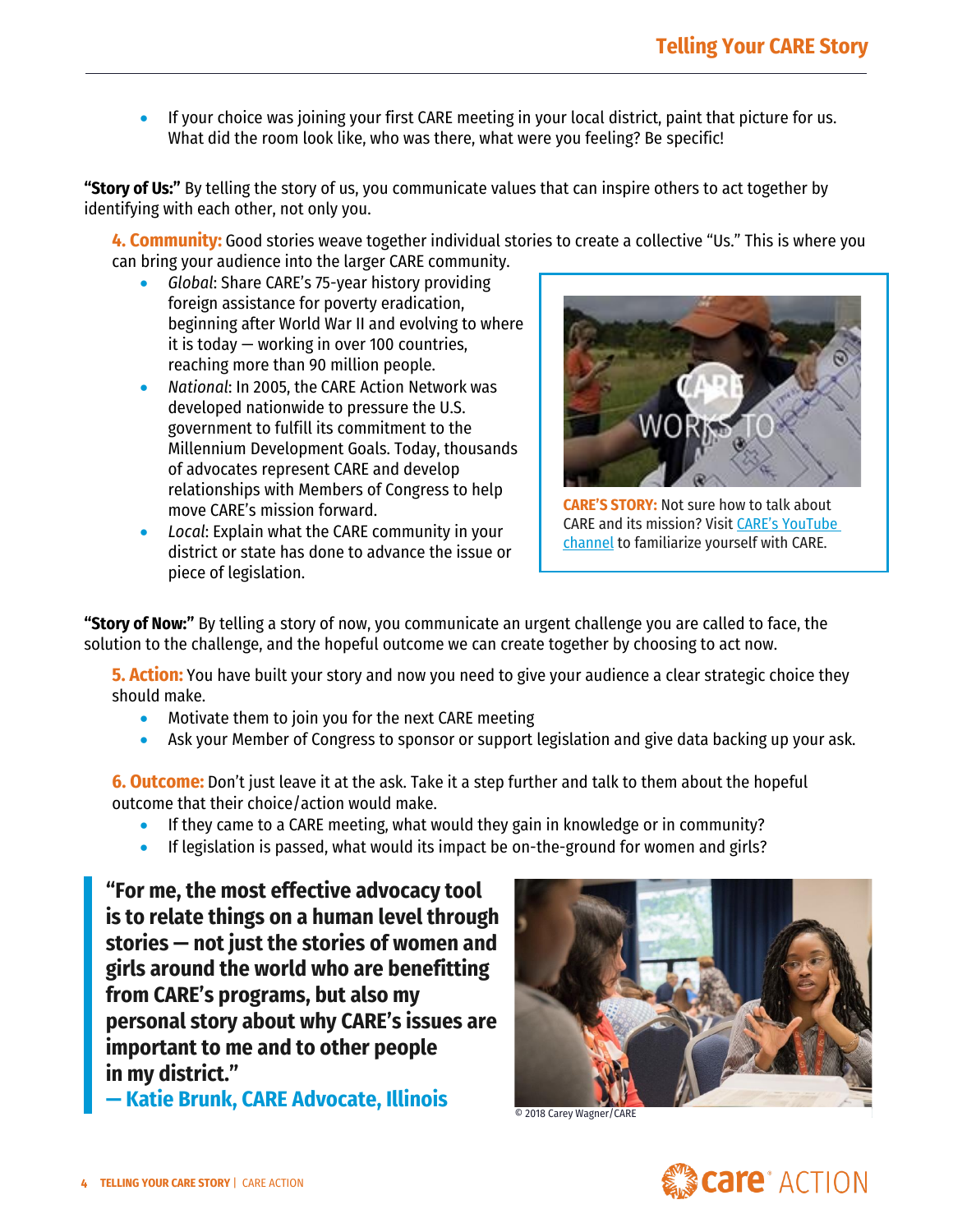## **Worksheet: Identify the Elements**

Let's dive into a few examples to see if you can identify the key elements of storytelling. Get a pen and some paper ready. Take a listen or read the examples below and see if you can answer some of the following questions:

- President [Obama's Speech at the 2004 DNC](https://www.youtube.com/watch?v=eWynt87PaJ0) (15 mins)
- Harvey Milk['s 1978 Speech, "You Cannot Live on Hope Alone"](https://www.youtube.com/watch?v=PSjgF3B4-Xw) (2 mins) *Trigger Warning – This video contains information about suicide which may be triggering to survivors.*
- Tom Hanks' Op-Ed [supporting a bill to fund community colleges](https://www.nytimes.com/2015/01/14/opinion/tom-hanks-on-his-two-years-at-chabot-college.html)

#### **The Challenge:**

What was the specific challenge the storyteller faced? Did the storyteller paint a vivid picture of those challenges? If so, how?

#### **The Choice:**

Was there a clear choice that was made in response to the challenge? How did the choice make you feel? Hopeful? Angry?

#### **The Outcome:**

What was the specific outcome that resulted from the choice? What does that outcome teach us? What is the specific outcome if we act together? Is there a clear and hopeful vision of the future if we act now?

#### **The Values:**

Could you identify what this person's values are and where they came from? How? How did the story make you feel? What values do you share with the storyteller?

#### **The Details:**

Were there sections of the story that had especially vivid details or images (sights, sounds, smells, or emotions) that drew you in?

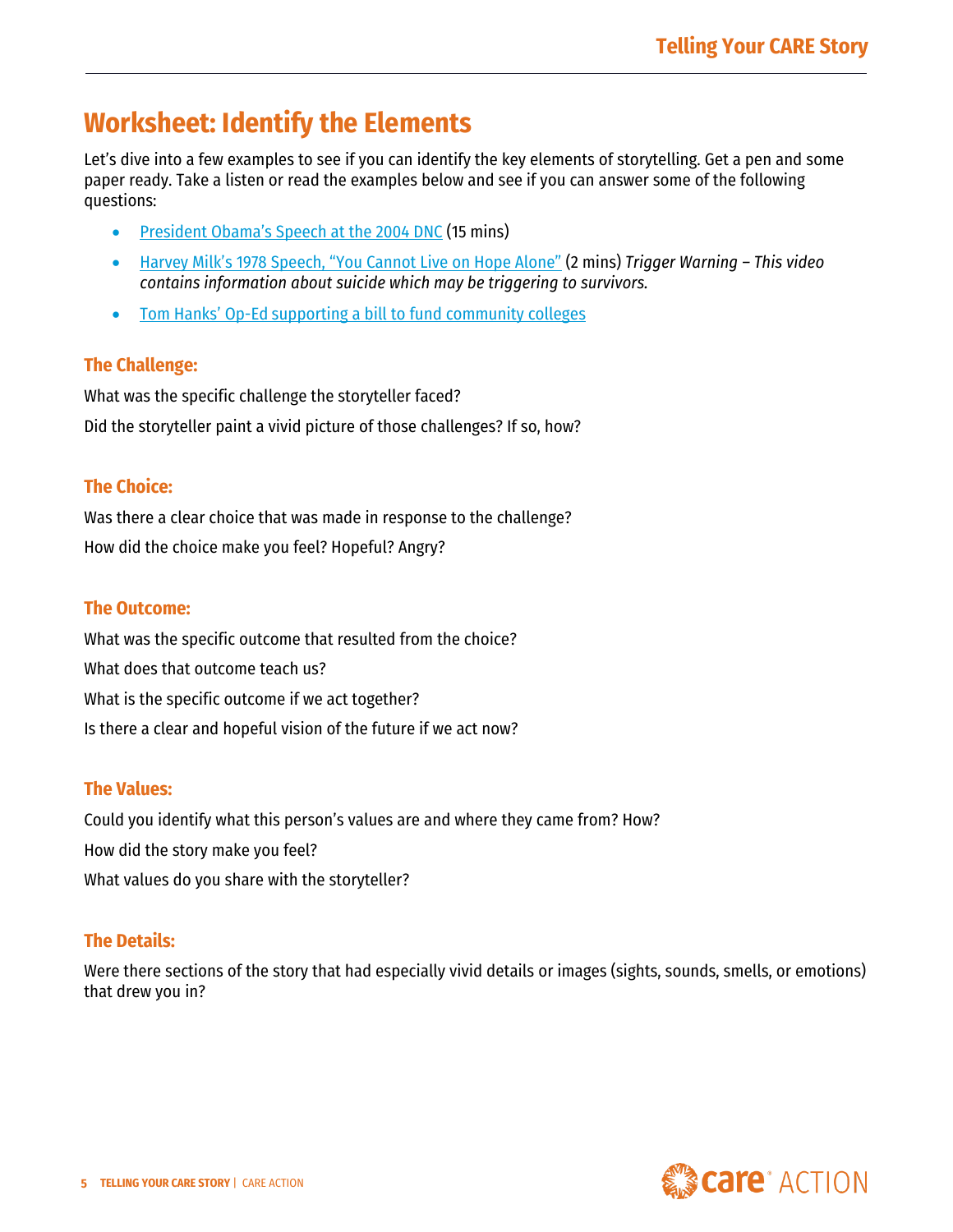# **Worksheet: Developing Your Story**

Now that you know the structure and elements of a persuasive story, it's your turn to try! We suggest you choose a specific situation that you will be using your story for — recruiting in your community, meeting with Members of Congress, or Letters to the Editor  $-$  so you know your timing and issue focus.

#### **When you tell your CARE story, here are some questions to keep in mind:**

- When did you decide to be an advocate with CARE? Where were you? What happened? Who were you with?
- Why did you become advocate for CARE's issues?
- Where do your values come from? What challenges have you faced, and what choices have you made that illustrate your values and passions?
- What will you be calling on others to do? How will the world be different if more people take action?

#### **What are the experiences in your life that have shaped the values that call you to advocate on these issues?**

| <b>Family &amp; Childhood</b> | <b>Life Choices</b>       | <b>Organizing Experiences</b>     |
|-------------------------------|---------------------------|-----------------------------------|
| Parents/Family                | School                    | First experience of organizing    |
| Growing Up                    | Career                    | Connection to key books or people |
| <b>Your Community</b>         | Partner/Family            | Role models                       |
| <b>Role Models</b>            | Hobbies/Interests/Talents |                                   |
| School                        | Faith                     |                                   |
|                               | Overcoming Challenge      |                                   |

Think about the challenge, choice and outcome in your story. The outcome might be what you learned in addition to what happened. A story doesn't have to be dramatic to be effective. Use the boxes below to map out these three key parts of your story.

| <b>Challenge</b> | <b>Choice</b> | <b>Outcome</b> |
|------------------|---------------|----------------|
|                  |               |                |
|                  |               |                |
|                  |               |                |

Now it's time to tie in your Story of Us and the Story of Now. Use the next few questions to lay out key points you want to include in your story.

Why is it urgent to act on your issue? What stories can you tell to make the challenge real for your audience? Visualize specific detailed experiences that you've seen or heard that reveal the challenges you face together—specific moments, events, sights, smells, sounds. Make the challenge concrete rather than abstract.

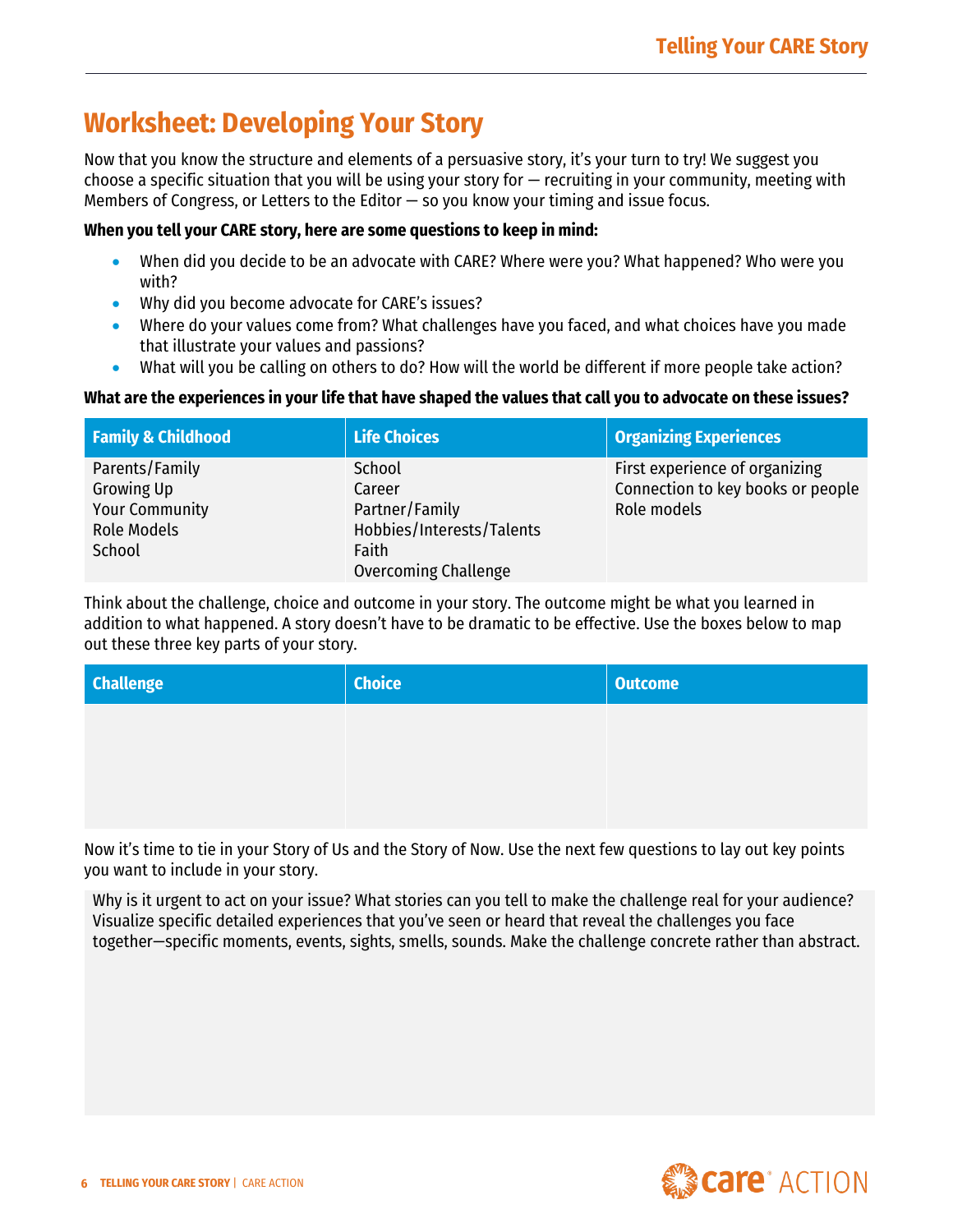What's the outcome you want to achieve? How could the future look different if you act now? Why is this outcome hopeful and plausible? What specific people or events in your own community or around the world give you hope that this outcome can be achieved?

What specific, strategic, actionable choice are you asking people to make now?

# **3 Tips for Telling Your CARE Story**

**Write it down:** Storytelling is challenging. Write your story down in a way that will keep you on track. Either quick bullet points or a full draft, do whatever is helpful for you.

**Keep it short:** Remember, you will usually only have under 3 minutes to tell your story. When you first craft your story, it will probably seem really long. Go through and edit several times. Then time yourself saying it out loud at a conversational pace.

**Practice, practice, practice:** It can be uncomfortable to talk about yourself or share some parts of your life with others. The more you do it, the more comfortable you'll feel. Practice with your Regional Advocacy Manager, friends, family or even in the mirror.



© 2018 Carey Wagner/CARE © 2018 Carey Wagner/CARE